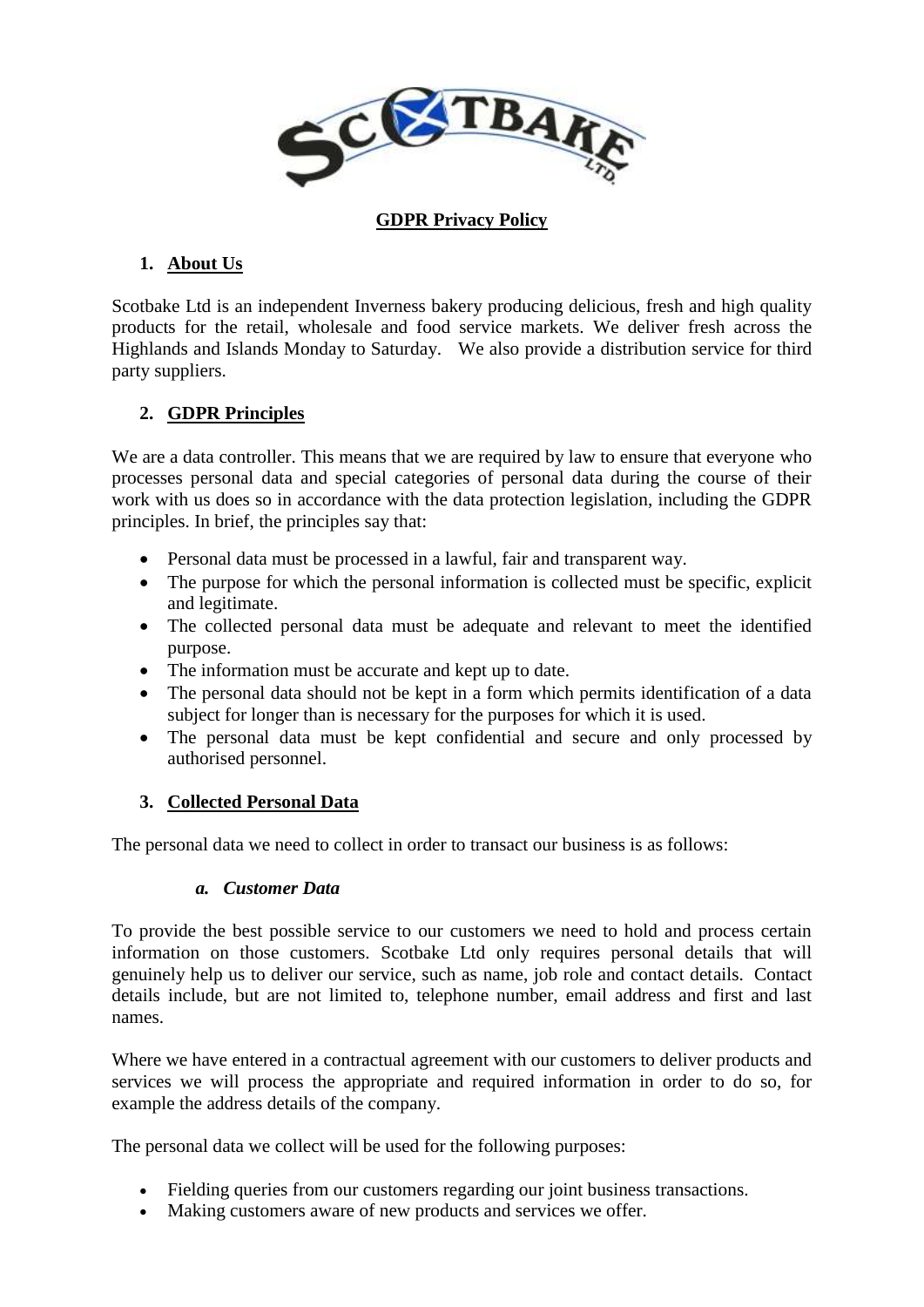# *b. Supplier Data*

To provide the best possible service to our suppliers we need to process certain information. Scotbake Ltd only requires personal details that will genuinely help us to deliver our service, such as name, job role and contact details. Contact details include, but are not limited to, telephone number, email address and first and last names.

We also need other information such as Supplier bank details so that we can pay for the services you provide.

The personal data we collect will be used for the following purposes:

Fielding queries from our suppliers regarding our joint business transactions.

# *c. Partner data*

We think it reasonable that if we have transacted business with a partner within the past 7 years, that there is legitimate interest that a partner will continue to benefit from continued communication from Scotbake Ltd, even if we are not directly trading with the partner any longer, until that time limit is exceeded. At this point, we will dispose of any personal information held on the partner in accordance with our Secure Disposal of Storage Media Procedure

Additionally, we want to provide potential partners with the opportunity to hear about our products and services and request additional information from us. We therefore deem it that if you operate in a sector that regularly benefits from our products and services and your information has been made available in the public domain that we can contact you to advise you of our products and services.

We will have an upfront and honest approach to this and provide you with the opportunity to opt out of any further communications from us.

# **4. Our Legal Basis for Processing the Personal Data**

Article 6(1)(f) of the GDPR states that we can process your data where it "is necessary for the purposes of the legitimate interests pursued by [us] or by a third party, except where such interests are overridden by the interests or fundamental rights or freedoms of [you] which require protection of personal data.

# *a. Contractual*

Article 6(1)(b) gives us lawful basis for processing personal data where; "processing is necessary for the performance of a contract to which the data subject is party or in order to take steps at the request of the data subject prior to entering into a contract"

In this context, a contract does not have to be a formal signed document, or even written down, as long as there is an agreement which meets the requirements of contract law. Broadly speaking, this means that the terms have been offered and accepted, you both intend them to be legally binding, and there is an element of exchange (usually an exchange of goods or services for money, but this can be anything of value).

# *b. Consent*

By consenting to this privacy notice you are giving us permission to process your personal data specifically for the purposes identified.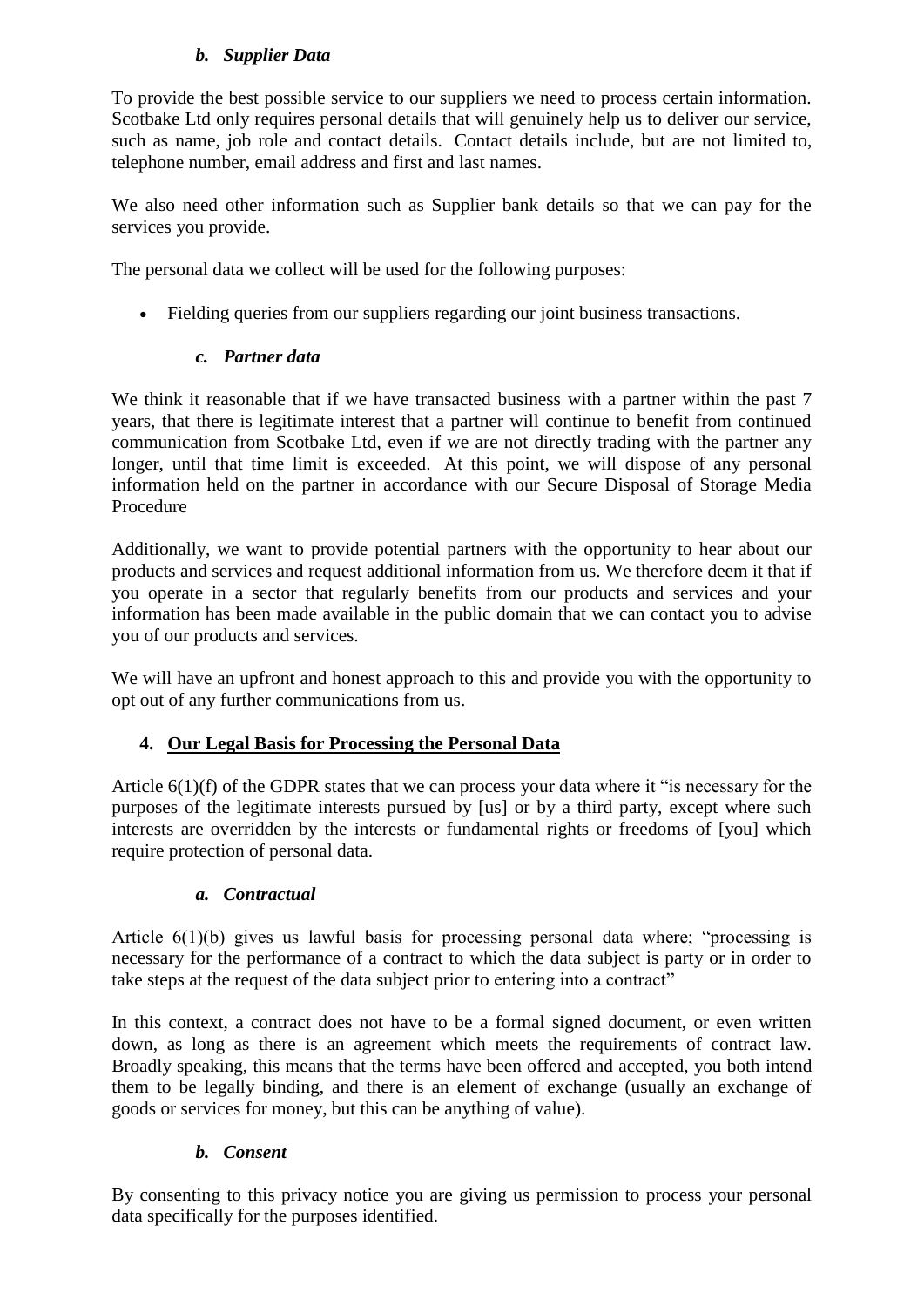Consent is required for Scotbake Ltd to process both types of personal data, but it must be explicitly given. Where we are asking you for sensitive personal data we will always tell you why and how the information will be used.

You may withdraw consent at any time by emailing or contacting us via telephone contact details are supplied within this policy.

### **5. Disclosure**

Scotbake Ltd will not pass on your personal data to third parties without first obtaining your written consent.

## **6. Retention Period**

Scotbake Ltd will process personal data for and will store the personal data according to the following schedule:

| <b>Partner Type</b>  | <b>Retention Period</b>                                                                     |
|----------------------|---------------------------------------------------------------------------------------------|
| Customer:            | 7 years after the date of the last customer invoice or credit<br>note                       |
| Supplier             | 7 years after the date of the last supplier invoice or credit<br>note                       |
| <b>Other Partner</b> | 7 years after the date of the last direct communication from<br>the Partner to Scotbake Ltd |

### **7. Your Rights as a Data Subject**

At any point whilst we are in possession of, or are processing, your personal data, you, the data subject, have the following rights:

- *a. Right of access* you have the right to request a copy of the information that we hold about you.
- *b. Right of rectification* you have a right to correct data that we hold about you that is inaccurate or incomplete.
- *c. Right to be forgotten* in certain circumstances you can ask for the data we hold about you to be erased from our records.
- *d. Right to restriction of processing* where certain conditions apply to have a right to restrict the processing.
- *e. Right of portability* you have the right to have the data we hold about you transferred to another organisation.
- *f. Right to object* you have the right to object to certain types of processing such as direct marketing.
- *g. Right to object to automated processing, including profiling* you also have the right to be subject to the legal effects of automated processing or profiling.
- *h. Right to judicial review* in the event that Scotbake Ltd refuses your request under rights of access, we will provide you with a reason as to why.